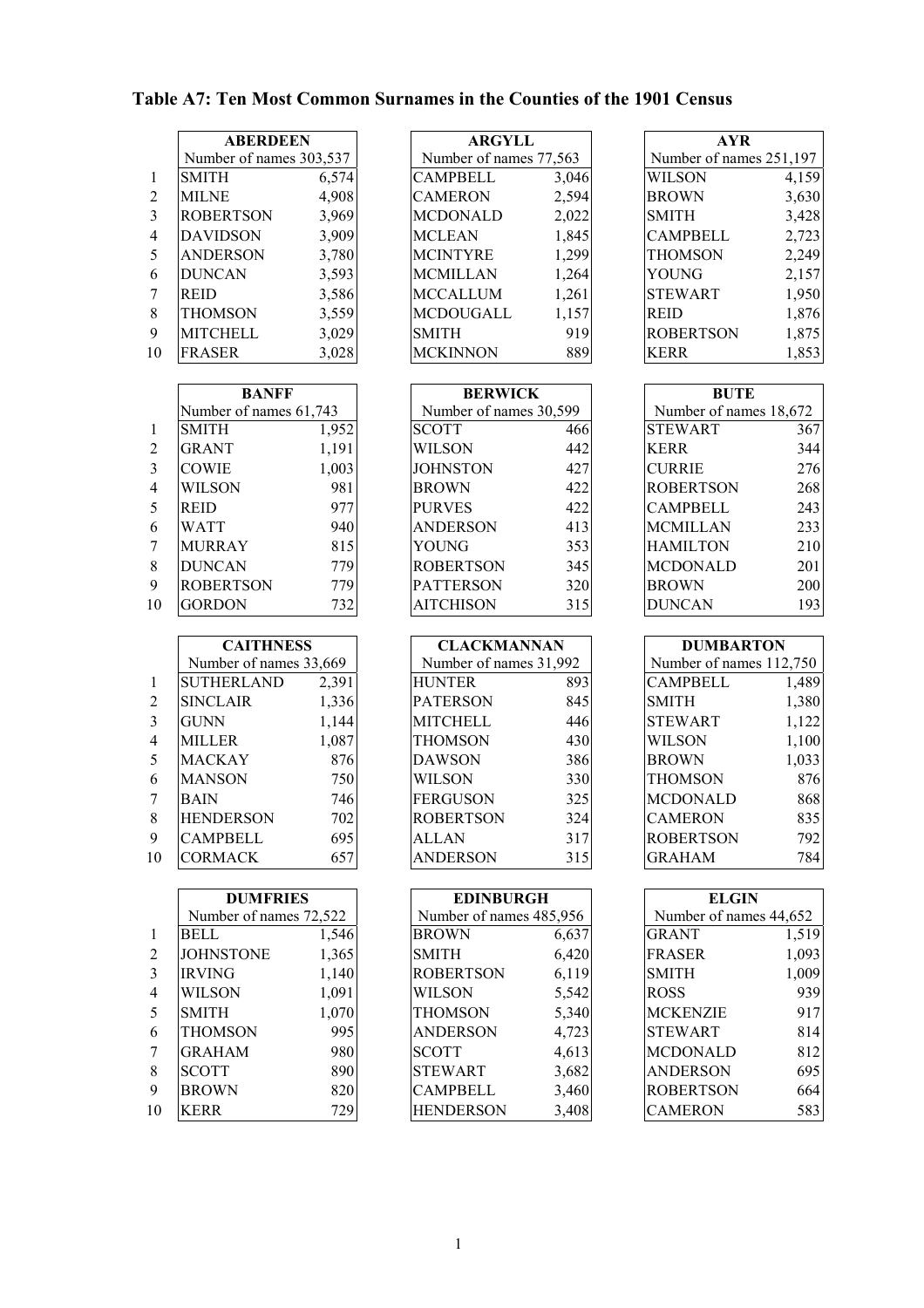|    | <b>FIFE</b>             |       | <b>FORFAR</b>           |       | <b>HADDINGTON</b>      |     |
|----|-------------------------|-------|-------------------------|-------|------------------------|-----|
|    | Number of names 215,281 |       | Number of names 284,448 |       | Number of names 38,671 |     |
|    | <b>THOMSON</b>          | 3,511 | <b>SMITH</b>            | 5,933 | <b>THOMSON</b>         | 758 |
| 2  | <b>BROWN</b>            | 3,363 | <b>ROBERTSON</b>        | 4,497 | <b>SMITH</b>           | 629 |
| 3  | <b>ROBERTSON</b>        | 3,342 | <b>ANDERSON</b>         | 3,645 | <b>DICKSON</b>         | 469 |
| 4  | <b>WILSON</b>           | 2,949 | <b>STEWART</b>          | 3,623 | <b>BROWN</b>           | 441 |
| 5  | <b>SMITH</b>            | 2,932 | <b>BROWN</b>            | 2,788 | <b>SCOTT</b>           | 439 |
| 6  | <b>ANDERSON</b>         | 2,747 | <b>SCOTT</b>            | 2,758 | <b>ANDERSON</b>        | 436 |
|    | <b>HENDERSON</b>        | 1,976 | <b>DUNCAN</b>           | 2,610 | <b>ROBERTSON</b>       | 406 |
| 8  | <b>SCOTT</b>            | 1,935 | <b>MITCHELL</b>         | 2,385 | <b>WILSON</b>          | 358 |
| 9  | <b>DUNCAN</b>           | 1,802 | <b>MILNE</b>            | 2,289 | <b>HOGG</b>            | 342 |
| 10 | <b>MITCHELL</b>         | 1,777 | <b>THOMSON</b>          | 2,283 | YOUNG                  | 338 |

|                | <b>INVERNESS</b>       |       | <b>KINCARDINE</b>      |     | <b>KINROSS</b>        |     |
|----------------|------------------------|-------|------------------------|-----|-----------------------|-----|
|                | Number of names 89,540 |       | Number of names 40,936 |     | Number of names 6,978 |     |
| $\mathbf{1}$   | <b>MCDONALD</b>        | 5,363 | <b>SMITH</b>           | 810 | <b>ROBERTSON</b>      | 108 |
| 2              | <b>FRASER</b>          | 4,612 | <b>WOOD</b>            | 709 | <b>SCOTT</b>          | 107 |
| 3              | <b>MACDONALD</b>       | 4,382 | <b>MILNE</b>           | 654 | <b>REID</b>           | 102 |
| $\overline{4}$ | <b>CAMPBELL</b>        | 2,314 | <b>CHRISTIE</b>        | 565 | <b>THOMSON</b>        | 86  |
| 5              | <b>MCLEOD</b>          | 2,010 | <b>CRAIG</b>           | 550 | <b>BEVERIDGE</b>      | 76  |
| 6              | <b>MCKENZIE</b>        | 1,943 | <b>TAYLOR</b>          | 512 | <b>MILLAR</b>         | 76  |
| 7              | <b>CAMERON</b>         | 1,909 | <b>ROBERTSON</b>       | 507 | <b>ANDERSON</b>       | 74  |
| 8              | <b>GRANT</b>           | 1,814 | <b>WALKER</b>          | 484 | <b>MARSHALL</b>       | 71  |
| 9              | <b>MACKENZIE</b>       | 1,748 | <b>DUNCAN</b>          | 466 | <b>DUNCAN</b>         | 68  |
| 10             | <b>MORRISON</b>        | 1,623 | <b>STEWART</b>         | 453 | <b>YOUNG</b>          | 68  |

|                | <b>KIRKCUDBRIGHT</b>   |     | <b>LANARK</b>    |        | <b>LINLITHGOW</b>      |       |
|----------------|------------------------|-----|------------------|--------|------------------------|-------|
|                | Number of names 39,510 |     | Number of names  |        | Number of names 64,392 |       |
|                |                        |     | 1,303,630        |        |                        |       |
| $\mathbf{1}$   | <b>SMITH</b>           | 641 | <b>SMITH</b>     | 16,056 | <b>BROWN</b>           | 1,016 |
| 2              | <b>THOMSON</b>         | 564 | <b>BROWN</b>     | 15,678 | <b>WILSON</b>          | 819   |
| 3              | <b>WILSON</b>          | 490 | <b>WILSON</b>    | 13,619 | <b>SMITH</b>           | 816   |
| $\overline{4}$ | <b>JOHNSTONE</b>       | 458 | <b>CAMPBELL</b>  | 12,958 | <b>ROBERTSON</b>       | 713   |
| 5              | <b>BROWN</b>           | 405 | <b>THOMSON</b>   | 11,248 | <b>THOMSON</b>         | 676   |
| 6              | <b>MURRAY</b>          | 363 | <b>STEWART</b>   | 10,598 | <b>ANDERSON</b>        | 655   |
| 7              | <b>CLARK</b>           | 347 | <b>ROBERTSON</b> | 10,335 | <b>GRANT</b>           | 548   |
| 8              | <b>SCOTT</b>           | 328 | <b>MCDONALD</b>  | 9,442  | <b>HAMILTON</b>        | 529   |
| 9              | <b>MCKIE</b>           | 313 | <b>ANDERSON</b>  | 8,885  | MARSHALL               | 459   |
| 10             | <b>GIBSON</b>          | 271 | <b>HAMILTON</b>  | 8,248  | <b>WALKER</b>          | 433   |

|                | <b>NAIRN</b>          |     | <b>ORKNEY</b>          |     | <b>PEEBLES</b>         |     |
|----------------|-----------------------|-----|------------------------|-----|------------------------|-----|
|                | Number of names 8,572 |     | Number of names 27,673 |     | Number of names 15,471 |     |
| $\overline{1}$ | <b>FRASER</b>         | 403 | <b>SINCLAIR</b>        | 900 | <b>BROWN</b>           | 304 |
| 2              | <b>MCDONALD</b>       | 268 | <b>SPENCE</b>          | 479 | <b>SCOTT</b>           | 282 |
| 3              | <b>MCINTOSH</b>       | 263 | RENDALL                | 464 | <b>WILSON</b>          | 221 |
| $\overline{4}$ | <b>ROSS</b>           | 217 | <b>MUIR</b>            | 459 | <b>SMITH</b>           | 206 |
| 5              | <b>MCKENZIE</b>       | 209 | <b>FLETT</b>           | 427 | <b>ANDERSON</b>        | 197 |
| 6              | <b>MACDONALD</b>      | 181 | TULLOCH                | 420 | <b>THOMSON</b>         | 181 |
| 7              | <b>CAMERON</b>        | 156 | <b>THOMSON</b>         | 418 | <b>TAIT</b>            | 149 |
| 8              | <b>GRANT</b>          | 156 | <b>SUTHERLAND</b>      | 417 | <b>MURRAY</b>          | 144 |
| 9              | <b>ROBERTSON</b>      | 147 | <b>ROBERTSON</b>       | 402 | <b>WATSON</b>          | 132 |
| 10             | <b>CAMPBELL</b>       | 137 | <b>DREVER</b>          | 395 | VEITCH                 | 125 |

| <b>FORFAR</b>           |       |
|-------------------------|-------|
| Number of names 284,448 |       |
| <b>SMITH</b>            | 5,933 |
| <b>ROBERTSON</b>        | 4,497 |
| <b>ANDERSON</b>         | 3,645 |
| <b>STEWART</b>          | 3,623 |
| <b>BROWN</b>            | 2,788 |
| <b>SCOTT</b>            | 2,758 |
| <b>DUNCAN</b>           | 2,610 |
| <b>MITCHELL</b>         | 2,385 |
| <b>MILNE</b>            | 2,289 |
| <b>THOMSON</b>          | 2,283 |
|                         |       |

| <b>KINCARDINE</b>      |     |  |  |  |  |
|------------------------|-----|--|--|--|--|
| Number of names 40,936 |     |  |  |  |  |
| <b>SMITH</b>           | 810 |  |  |  |  |
| WOOD                   | 709 |  |  |  |  |
| MILNE                  | 654 |  |  |  |  |
| <b>CHRISTIE</b>        | 565 |  |  |  |  |
| CRAIG                  | 550 |  |  |  |  |
| TAYLOR                 | 512 |  |  |  |  |
| <b>ROBERTSON</b>       | 507 |  |  |  |  |
| WALKER                 | 484 |  |  |  |  |
| <b>DUNCAN</b>          | 466 |  |  |  |  |
| <b>STEWART</b>         | 453 |  |  |  |  |

| <b>LANARK</b>    |        |  |  |  |  |  |
|------------------|--------|--|--|--|--|--|
| Number of names  |        |  |  |  |  |  |
| 1,303,630        |        |  |  |  |  |  |
| <b>SMITH</b>     | 16,056 |  |  |  |  |  |
| <b>BROWN</b>     | 15,678 |  |  |  |  |  |
| <b>WILSON</b>    | 13,619 |  |  |  |  |  |
| <b>CAMPBELL</b>  | 12,958 |  |  |  |  |  |
| <b>THOMSON</b>   | 11,248 |  |  |  |  |  |
| <b>STEWART</b>   | 10,598 |  |  |  |  |  |
| <b>ROBERTSON</b> | 10,335 |  |  |  |  |  |
| <b>MCDONALD</b>  | 9,442  |  |  |  |  |  |
| <b>ANDERSON</b>  | 8,885  |  |  |  |  |  |
| <b>HAMILTON</b>  | 8.248  |  |  |  |  |  |

| ORKNEY                 |     |
|------------------------|-----|
| Number of names 27,673 |     |
| <b>SINCLAIR</b>        | 900 |
| <b>SPENCE</b>          | 479 |
| RENDALL                | 464 |
| MUIR                   | 459 |
| <b>FLETT</b>           | 427 |
| TULLOCH                | 420 |
| THOMSON                | 418 |
| <b>SUTHERLAND</b>      | 417 |
| ROBERTSON              | 402 |
| <b>DREVER</b>          | 395 |

| <b>HADDINGTON</b>      |     |  |  |  |  |
|------------------------|-----|--|--|--|--|
| Number of names 38,671 |     |  |  |  |  |
| THOMSON                | 758 |  |  |  |  |
| <b>SMITH</b>           | 629 |  |  |  |  |
| <b>DICKSON</b>         | 469 |  |  |  |  |
| <b>BROWN</b>           | 441 |  |  |  |  |
| <b>SCOTT</b>           | 439 |  |  |  |  |
| ANDERSON               | 436 |  |  |  |  |
| ROBERTSON              | 406 |  |  |  |  |
| WILSON                 | 358 |  |  |  |  |
| HOGG                   | 342 |  |  |  |  |
| OUNG                   | 338 |  |  |  |  |

| <b>KINROSS</b>        |     |
|-----------------------|-----|
| Number of names 6,978 |     |
| <b>ROBERTSON</b>      | 108 |
| <b>SCOTT</b>          | 107 |
| REID                  | 102 |
| THOMSON               | 86  |
| <b>BEVERIDGE</b>      | 76  |
| <b>MILLAR</b>         | 76  |
| ANDERSON              | 74  |
| MARSHALL              | 71  |
| <b>DUNCAN</b>         | 68  |
| YOUNG                 |     |

| <b>LINLITHGOW</b>      |       |  |  |  |  |  |
|------------------------|-------|--|--|--|--|--|
| Number of names 64,392 |       |  |  |  |  |  |
|                        |       |  |  |  |  |  |
| <b>BROWN</b>           | 1,016 |  |  |  |  |  |
| WILSON                 | 819   |  |  |  |  |  |
| <b>SMITH</b>           | 816   |  |  |  |  |  |
| <b>ROBERTSON</b>       | 713   |  |  |  |  |  |
| THOMSON                | 676   |  |  |  |  |  |
| ANDERSON               | 655   |  |  |  |  |  |
| <b>GRANT</b>           | 548   |  |  |  |  |  |
| <b>HAMILTON</b>        | 529   |  |  |  |  |  |
| MARSHALL               | 459   |  |  |  |  |  |
| ALKER!                 |       |  |  |  |  |  |

| <b>PEEBLES</b>         |     |
|------------------------|-----|
| Number of names 15,471 |     |
| <b>BROWN</b>           | 304 |
| SCOTT                  | 282 |
| WILSON                 | 221 |
| <b>SMITH</b>           | 206 |
| ANDERSON               | 197 |
| THOMSON                | 181 |
| TAIT                   | 149 |
| <b>MURRAY</b>          | 144 |
| WATSON                 | 132 |
| VEITCH                 | 125 |